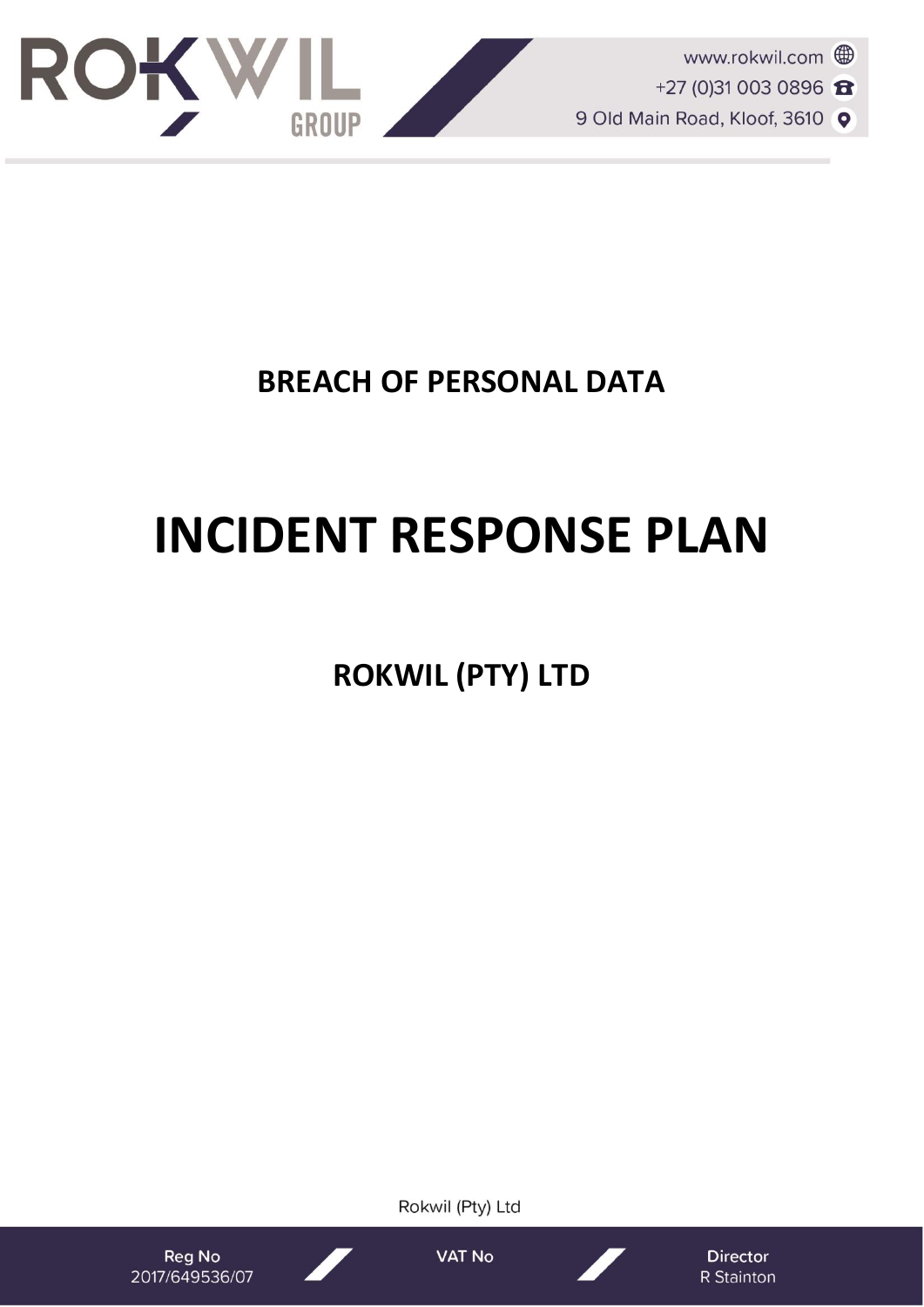# **CONTENTS**

- **1. Introduction**
- **2. Incident Response Plan**
- **3. Incident Response Team**
	- **3.1 Data Security Officer**
	- **3.2 IT Support**
	- **3.3 HR Manager**
	- **3.4 Information Officer**
- **4. Categorisation of Breaches of Privacy**
	- **4.1 Breach of Personal Information**
	- **4.2 Firewall Breach**
	- **4.3 Virus Outbreak**
- **5. Procedure to Manage a Breach of Privacy**
	- **5.1 Detection and Identification**
	- **5.2 Investigation**
	- **5.3 Corrective Action**
	- **5.4 Post-Incident Feedback**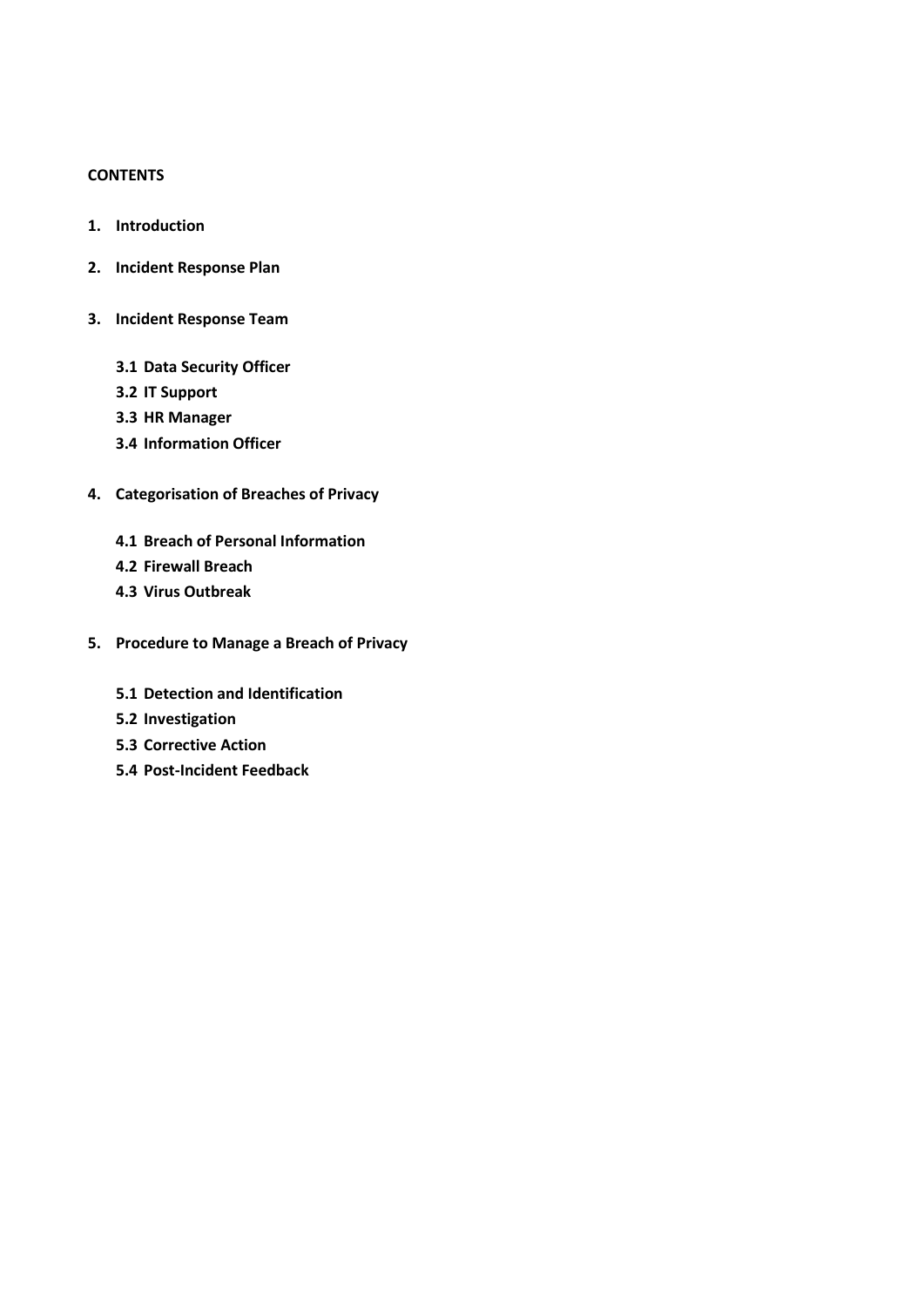# **1. INTRODUCTION**

Organisations of all sizes and across all industry sectors are becoming targets of cyber criminals. Attacks are becoming more frequent, more sophisticated and with dire consequences to the company's finances and reputation.

A data breach, whether from a cyber intrusion or the loss of a device, can be a challenge for any organisation.

# **2. INCIDENT RESPONSE PLAN**

The Incident Response Plan (the Plan) identifies and describes the roles and responsibilities of the Incident Response Team (the Team) and the quick and effective actions to be taken to identify and mitigate a breach of personal and/or confidential data.

# **3. INCIDENT RESPONSE TEAM**

The roles and responsibilities of the Incident Response Team (the Team) are as follows:

# **3.1 Data Security Officer (internal)**

- Provide relevant training to departmental/site administrators
- Determine the nature and extent of the incident
- Note date and time of detection of incident
- Contact the IT Support representative for advice as needed
- Inform members of the Team and other relevant parties about the incident
- Determine which member/s of the Team must investigate the incident
- Identify if any other individuals need be involved
- Co-ordinate and monitor progress of the investigation
- Keep the Information Officer updated on the nature of the incident any subsequent action taken
- Prepare a written report of the incident and corrective action taken
- Conduct a de-brief of relevant parties if deemed appropriate

# **3.2 IT Support (external)**

- Provide relevant IT advice and assistance to the Team
- Secure the area where data breach has occurred
- Stop additional data loss by de-activating network
- Thoroughly investigate the incident
- Take necessary steps to mitigate the incident
- Checks for signs of a firewall breach
- Take action necessary to block traffic from suspected intruder/hacker
- Identify steps to be put in place to prevent a recurrence of the incident
- Submit a comprehensive report of the incident to the Team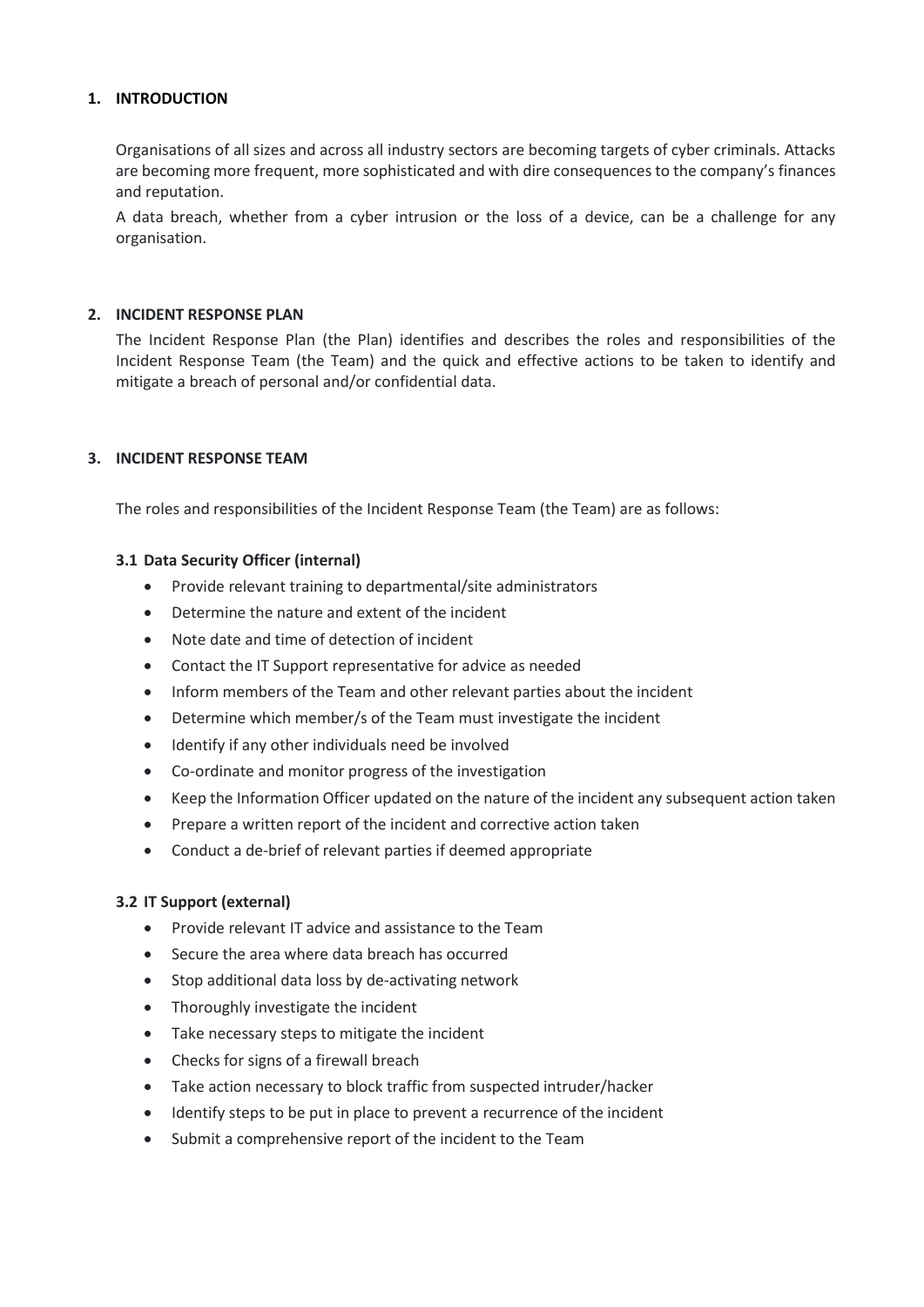# **3.3 HR Representative (internal)**

- Contact with affected data subjects
- Provide ongoing support and reassurance to affected data subject/s
- Assist other members of the Team where appropriate
- Review and update privacy policy and procedures

#### **3.4 Information Officer (internal)**

- Keep CEO updated on incident
- Notify law enforcement if necessary
- Notify the Information Regulator of the incident
- Address all media queries

# **4. CATEGORISATION OF BREACHES OF PRIVACY**

Types of breaches of personal data include, but are not limited to, the following:

#### **4.1 Breach of Personal Information**

Personal information includes any information that can be linked to, or identify, an individual, eg ID documents, bank details, medical records, etc. A full list of the types of personal information can be found in the Company's PAIA Manual on the website.

Personal information may only be accessed by the company for business purposes and all personal information and documents must be securely stored, either electronically or archived, at all times.

#### **4.2 Firewall Breach**

The company's policy on

#### **4.3 Virus Outbreak**

Info

# **5. PROCEDURE TO MANAGE A BREACH OF PRIVACY**

# **5.1 Detection and Identification**

- Determine the nature and extent of the incident (Data Security Officer)
- Note date and time of detection of incident (Data Security Officer)
- Inform members of the Team and other relevant parties about the incident (Data Security Officer)
- Determine which member/s of the Team must investigate the incident (Response Team)
- Identify if any other individuals need be involved (Response Team)
- Contact the IT Support representative for advice as needed (Data Security Officer)
- Secure the area where data breach has occurred (Data Security Officer / IT Support)
- Stop additional data loss by de-activating network (IT Support)
- Checks for signs of a firewall breach (IT Support)